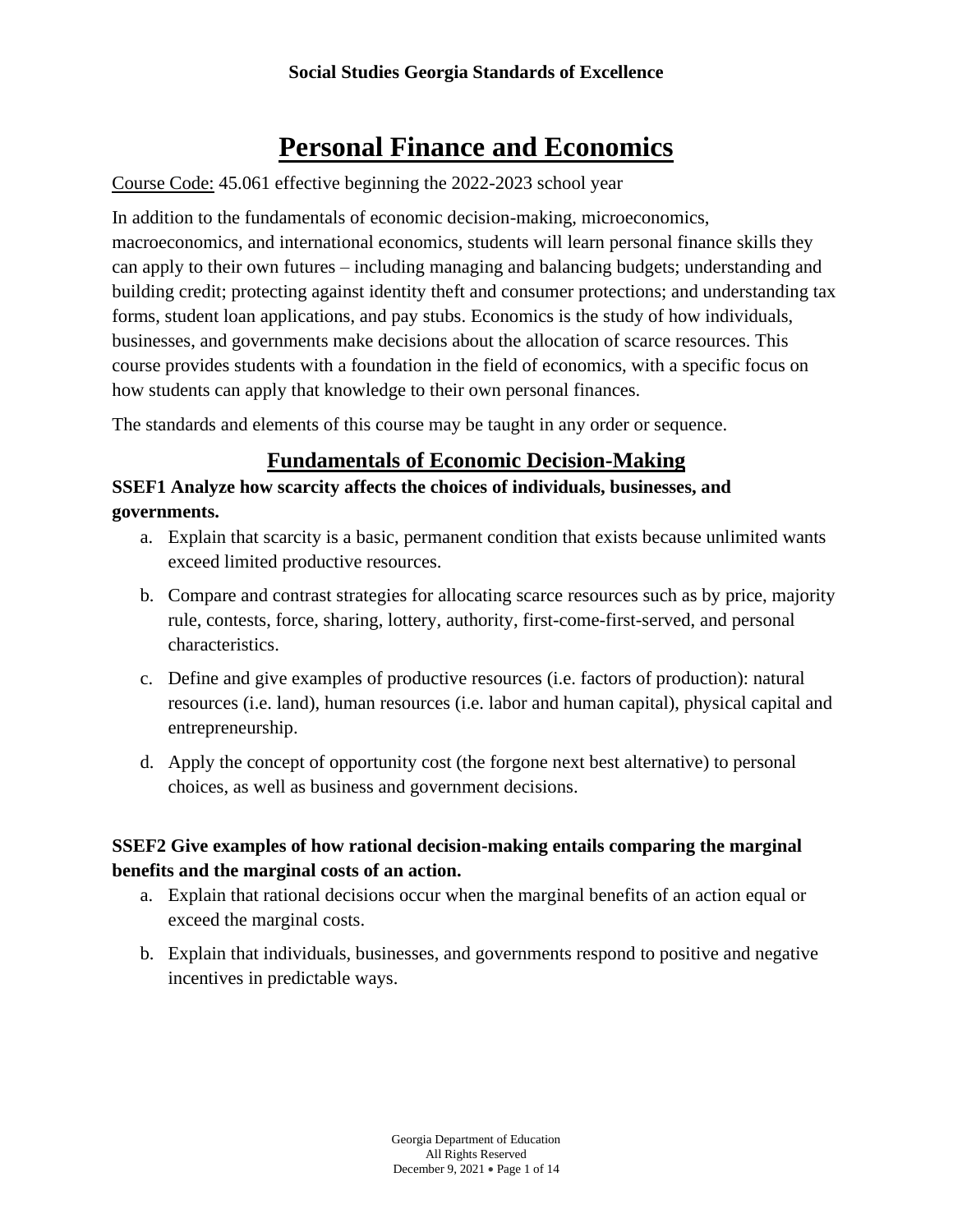# **SSEF3 Analyze how economic systems influence the choices of individuals, businesses, and governments.**

- a. Analyze how command, market and mixed economic systems answer the three basic economic questions (what to produce, how to produce, and for whom to produce) to prioritize various social and economic goals such as freedom, security, equity, growth, efficiency, price stability, full employment, and sustainability.
- b. Compare the roles of government in different economic systems with regards to providing public goods and services, redistributing income, protecting property rights, resolving market failures, regulation and providing consumer protections.

### **SSEF4 Analyze factors that influence the standard of living of individuals and nations.**

- a. Explain how investments in human capital (e.g., education, job training, and healthcare) can lead to a higher standard of living.
- b. Explain how investment in equipment and technology can lead to economic growth.
- c. Explain how individuals, businesses, and governments benefit from specialization and voluntary, non-fraudulent trade.
- d. Illustrate economic growth using a production possibilities curve.

# **Personal Finance**

# **SSEPF1 Analyze major life decisions using economics-based decision-making skills.**

- a. Apply a rational decision-making model to evaluate the costs and benefits of post-high school life choices (i.e., college, technical school, military enlistment, workforce participation, or other option).
- b. Evaluate costs and benefits of various ways to pay for post-high school life including scholarships, the HOPE scholarship, employment, work-study programs, loans, grants, savings, prior investments, and other options.
- c. Identify necessary documents needed to complete forms like the FAFSA or scholarship applications.
- d. Apply a rational decision-making model to evaluate other major life choices like employment opportunities, renting a home vs. buying, selecting a mortgage, and buying a car.
- e. Describe how individual financial decisions can help create generational wealth.

Georgia Department of Education All Rights Reserved December 9, 2021 • Page 2 of 14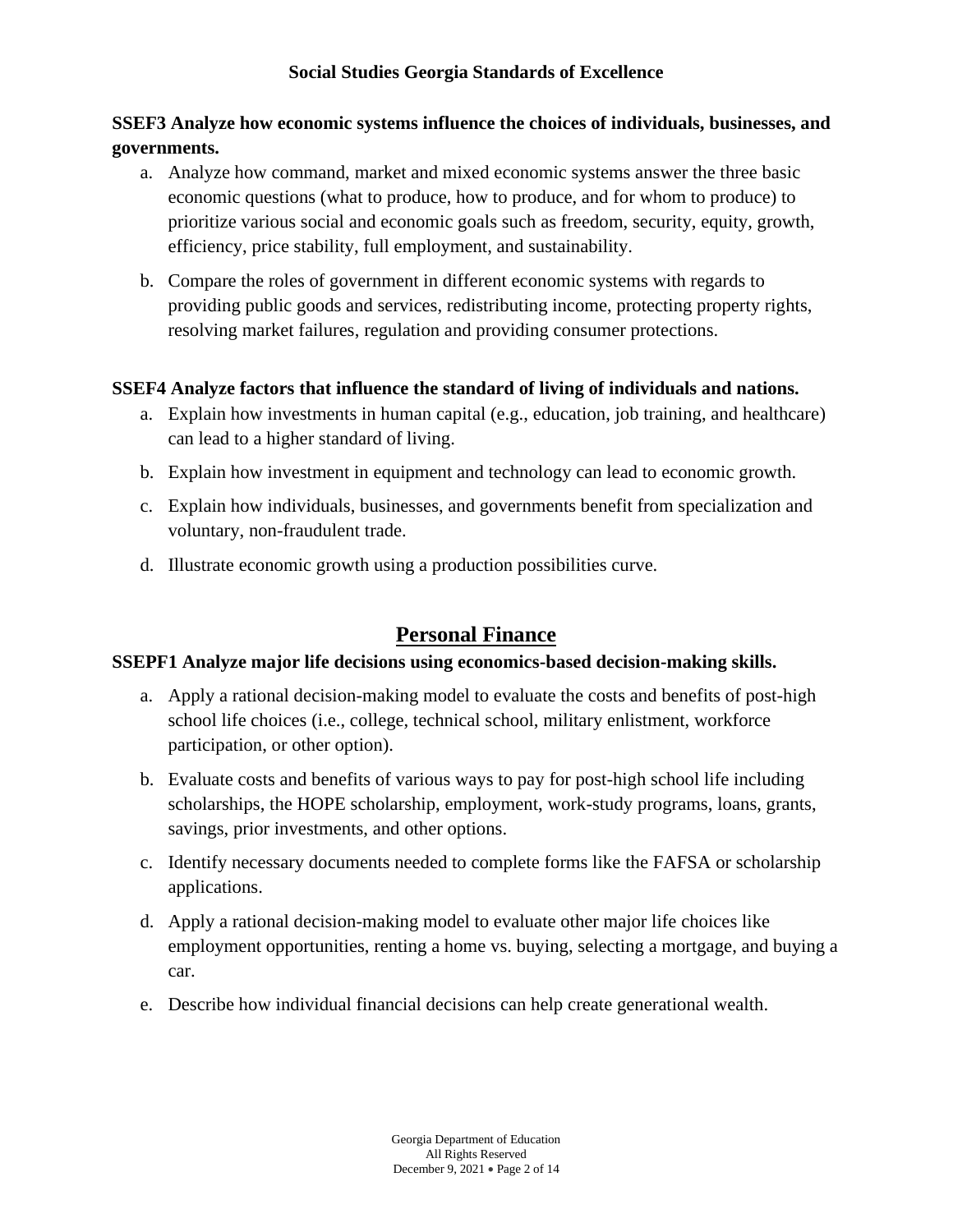# **SSEPF2 Analyze income as a scarce resource that can be allocated effectively through budgeting.**

- a. Compare different types of income including hourly wages, salary, tips, independent contractor services (Form 1099), dividends, and capital gains.
- b. Review and complete a sample federal individual income tax form 1040.
- c. Describe the basic components of a paystub including gross pay, net pay, and common deductions (i.e. federal and state income tax, Federal Insurance Contributions Act (FICA which includes Social Security and Medicare), and elective deductions like 401K, insurance and tax-deferred savings).
- d. Analyze the basic components of a personal budget including income, expenses (fixed and variable), and the importance of short-term and long-term savings.
- e. Explain how to reconcile a checking account, either online or on paper, including how to account for transactions that have not been posted (i.e. checks, weekend debit card transactions, or monthly auto-pay transactions) and how this helps avoid overdraft fees.
- f. Describe how to determine a person's net worth.

### **SSEPF3 Explain how the financial system channels funds from savers to investors.**

- a. Explain the roles/functions of money as a medium of exchange, store of value, and unit of account/standard of value.
- b. Compare services offered by different financial institutions, including banks, credit unions, payday lenders, and title pawn lenders.
- c. Compare and contrast cash, debit cards, credit cards, prepaid cards and mobile payment apps in terms of how they work, acceptability, and the costs and benefits associated with each.
- d. Evaluate the risk and return of a variety of savings and investment options, including: savings accounts, certificates of deposit, retirement accounts (i.e. Roth IRA, 401K, 403b), stocks, bonds, 529 accounts, and mutual funds and explain the importance of diversification when investing.
- e. Describe the role of speculative investments (i.e. cryptocurrency and historical examples like buying on margin in the 1920's).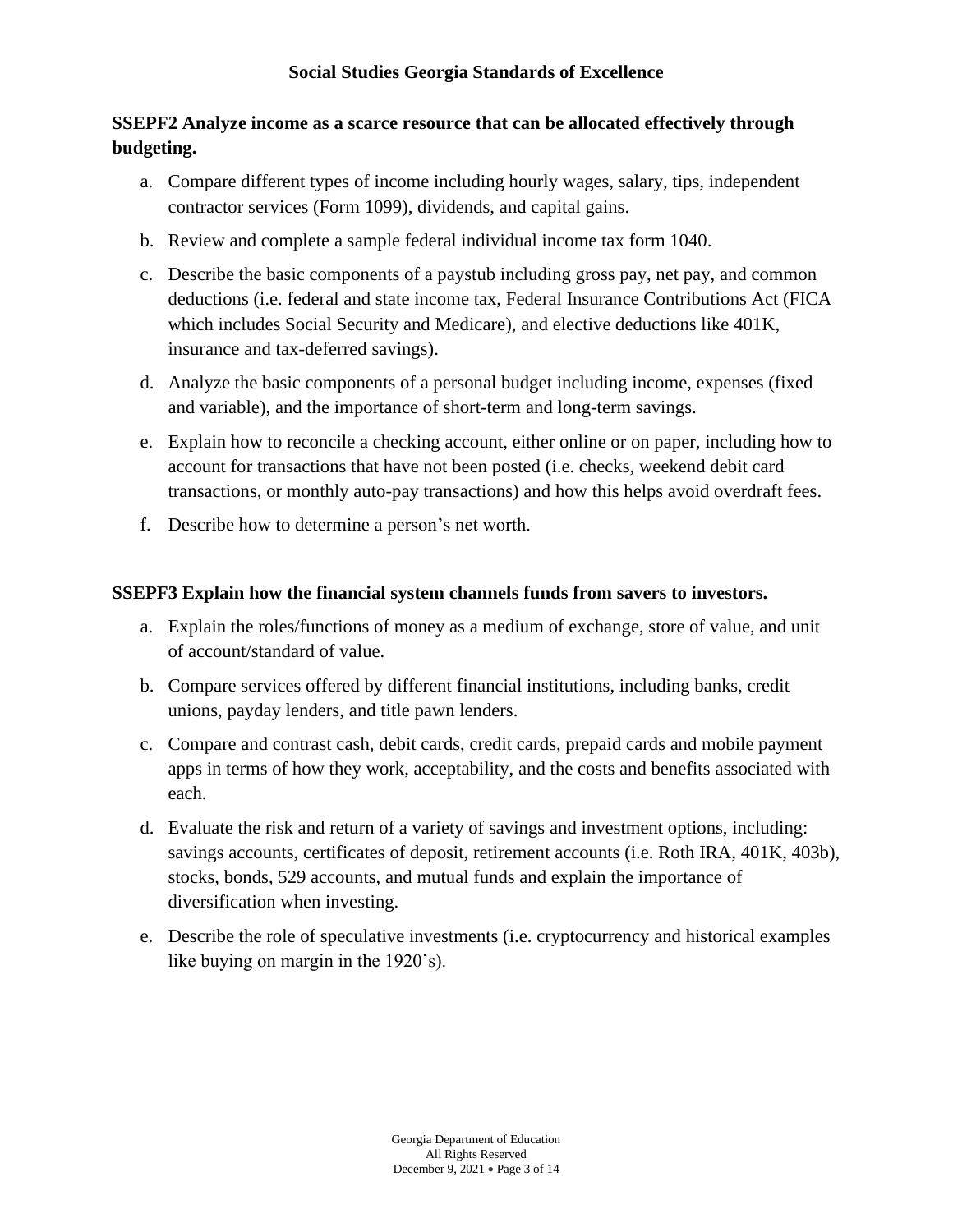### **SSEPF4 Explain how interest rates affect various consumer decisions.**

- a. Compare interest rates on loans and credit cards from different institutions including banks, credit unions, pay-day loan facilities, and title-pawn companies.
- b. Define annual percentage rate and describe how different interest rates can affect monthly payments on loans.
- c. Use an online amortization tool to show how payments on a fixed loan like a mortgage are applied to interest and principal.
- d. Explain the difference between simple and compound interest and the difference between fixed and variable interest.
- e. Define nominal and real returns and explain how inflation affects interest-earning savings and investment accounts.

# **SSEPF5 Explain how changes in taxation can have an impact on an individual's spending and saving choices.**

- a. Describe income, sales, property, capital gains, and estate taxes in the U.S.
- b. Describe the difference between progressive, regressive, and proportional taxes.

### **SSEPF6 Evaluate the costs and benefits of using credit.**

- a. Differentiate between and explain how to access one's credit report and credit score.
- b. Describe the basic components of a credit score including payment history, debt to income ratio, amount owed, length of credit history, types of credit used, amount of available credit, and recent credit applications.
- c. Analyze and evaluate a sample loan application for credit worthiness and the ability to receive favorable interest rates.
- d. Explain the difference between revolving credit and installment credit.
- e. Explain causes of personal bankruptcy and describe consequences of declaring bankruptcy.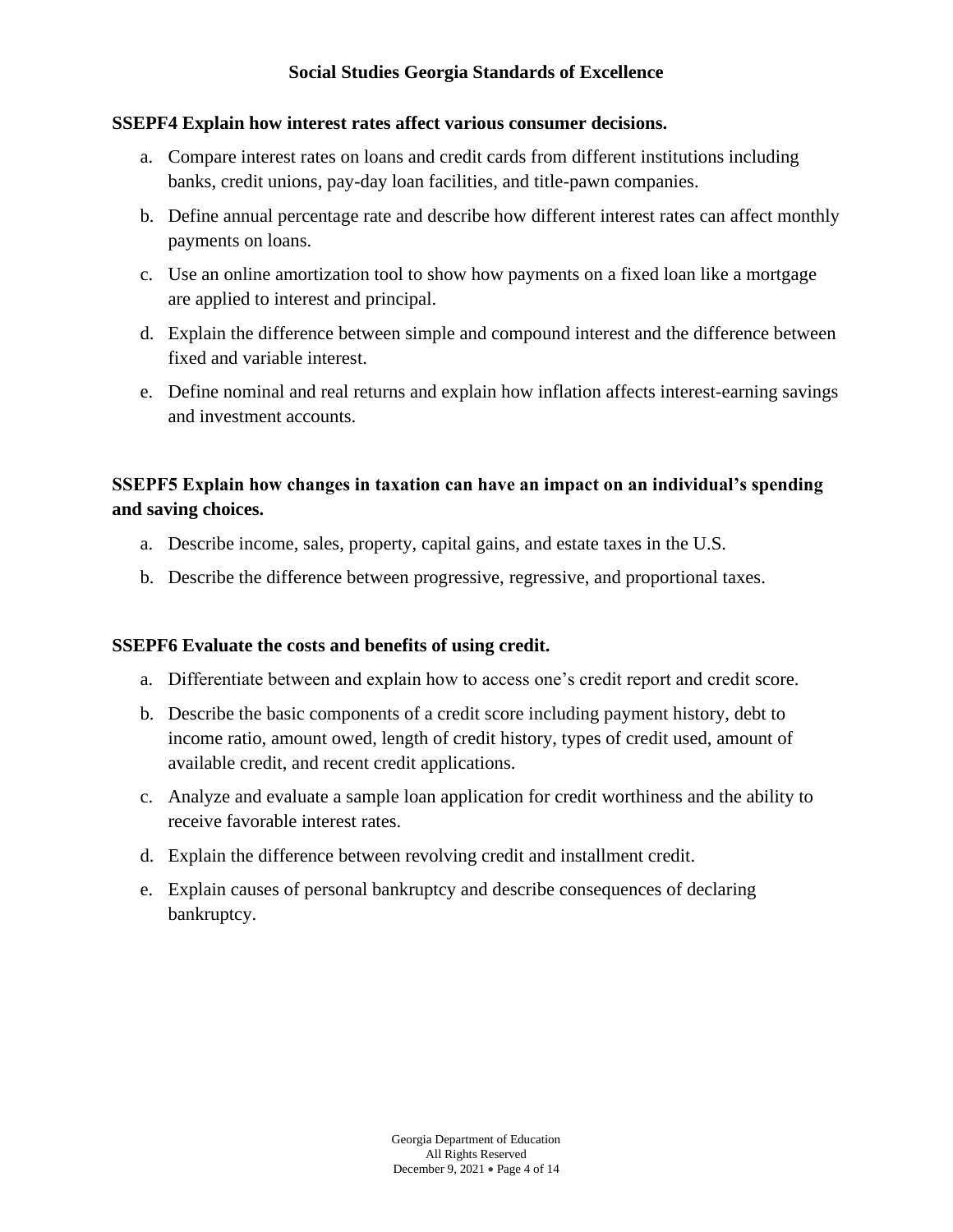### **SSEPF7 Analyze how insurance and other risk-management strategies protect against financial loss.**

- a. Explain why people buy insurance.
- b. Describe various types of insurance such as automobile, health, life (whole and term), disability, renters, flood and property.
- c. Explain the costs and benefits associated with different types of insurance, including deductibles, premiums, coverage limits shared liability, and asset protection.
- d. Define insurability and explain why insurance rates can vary.

### **SSEPF8 Describe how the earnings of workers are determined in the marketplace.**

- a. Identify skills that are required to be successful in the workplace, including positive work ethic, punctuality, time management, teamwork, and communication skills.
- b. Describe the impact a person's social media footprint can have on their career and finances.
- c. Evaluate job and career options and explain the significance of investment in education, training, and skill development as it relates to future earnings.

### **SSEPF9 Explain ways consumers are protected by rules and regulations.**

- a. Describe how government agencies offer protection in banking, investments, borrowing, and buying goods and services.
- b. Compare different methods for lodging consumer complaints (e.g., Better Business Bureau, online methods, and direct contact with business).
- c. Explain the primary purpose of important consumer legislation (i.e., the Truth in Lending Act, Fair Debt Collection Practices Act, Fair Credit Reporting Act, the Equal Housing Act, and the Dodd-Frank Act).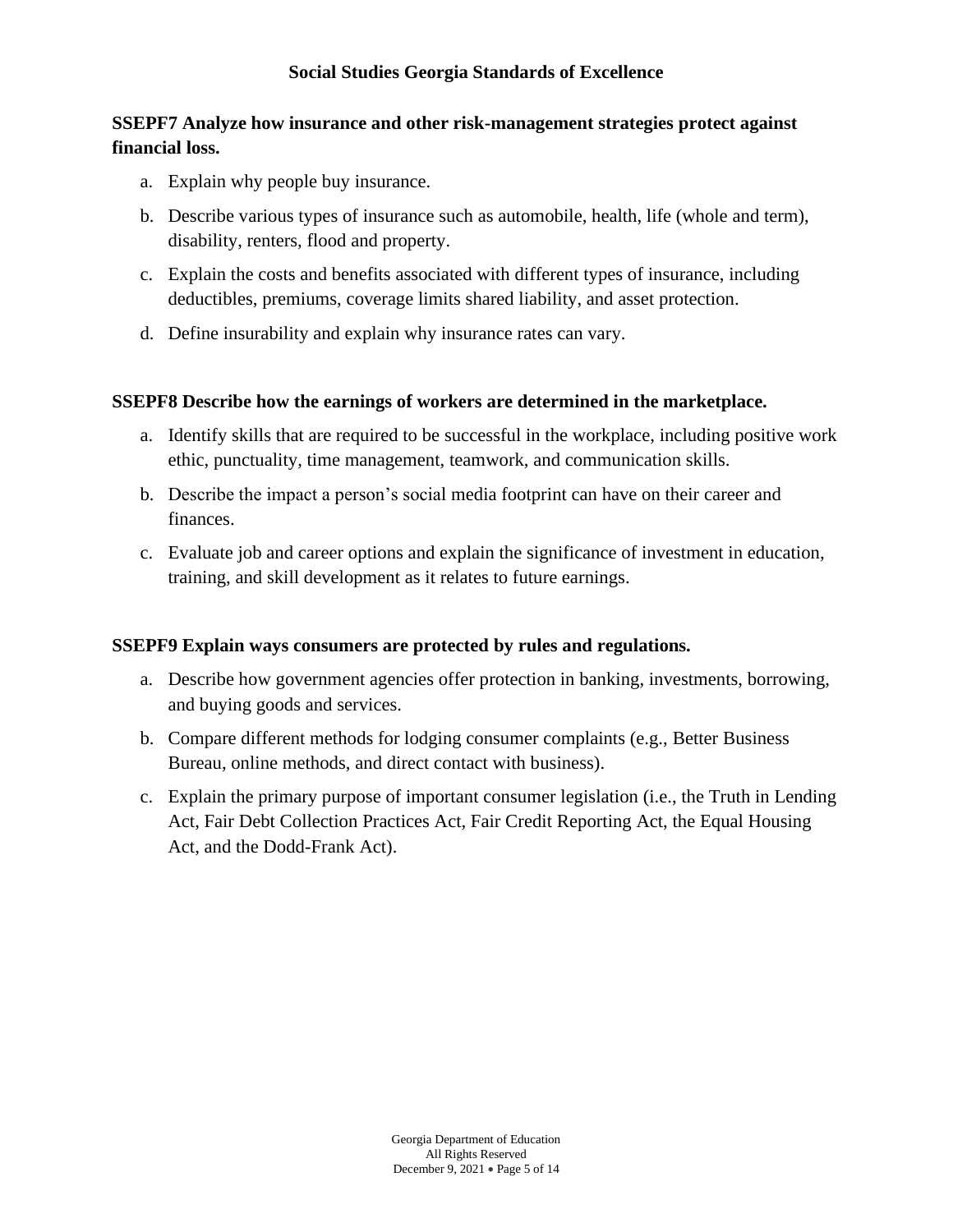### **SSEPF10 Explain sources of and protection against identity theft.**

- a. Describe common ways identity theft happens including dumpster diving, skimming, phishing, stealing, and data breaches.
- b. Describe ways to protect yourself from identity theft including shredding important documents, not opening attachments to unknown emails, not revealing personal information over the phone or email, using secure networks, regularly monitoring your credit report, changing passwords on accounts, and carefully managing social media.
- c. Describe steps that should be taken if a person is the victim of identity theft including getting replacement credit cards, freezing credit histories, alerting appropriate officials, and changing passwords.
- d. Describe the basic characteristics of investment scams such as Ponzi schemes, pump and dumps, and "advance fee" scams and how to avoid them.

# **Microeconomics**

# **SSEMI1 Describe how households and businesses are interdependent and interact through flows of goods, services, resources, and money.**

a. Explain, using a circular flow diagram, the real flow of goods and services, resources, and money through the product market and the resource (factor) market.

# **SSEMI2 Explain how the law of demand, the law of supply, and prices work to determine production and distribution in a market economy.**

- a. Define the law of supply and the law of demand.
- b. Describe various determinants (shifters) of supply and demand and illustrate on a graph how they can change equilibrium price and quantity.
- c. Explain and illustrate on a graph how prices set too high (e.g., price floors) create surpluses, and prices set too low (e.g., price ceilings) create shortages.

# **SSEMI3 Explain the organization and role of business and analyze the four types of market structures in the U.S. economy.**

- a. Compare and contrast three forms of business organization—sole proprietorship, partnership, and corporation with regards to number of owners, liability, lifespan, decision-making, and taxation.
- b. Identify the basic characteristics of monopoly, oligopoly, monopolistic competition, and pure (perfect) competition with regards to number of sellers, barriers to entry, price control, and product differentiation.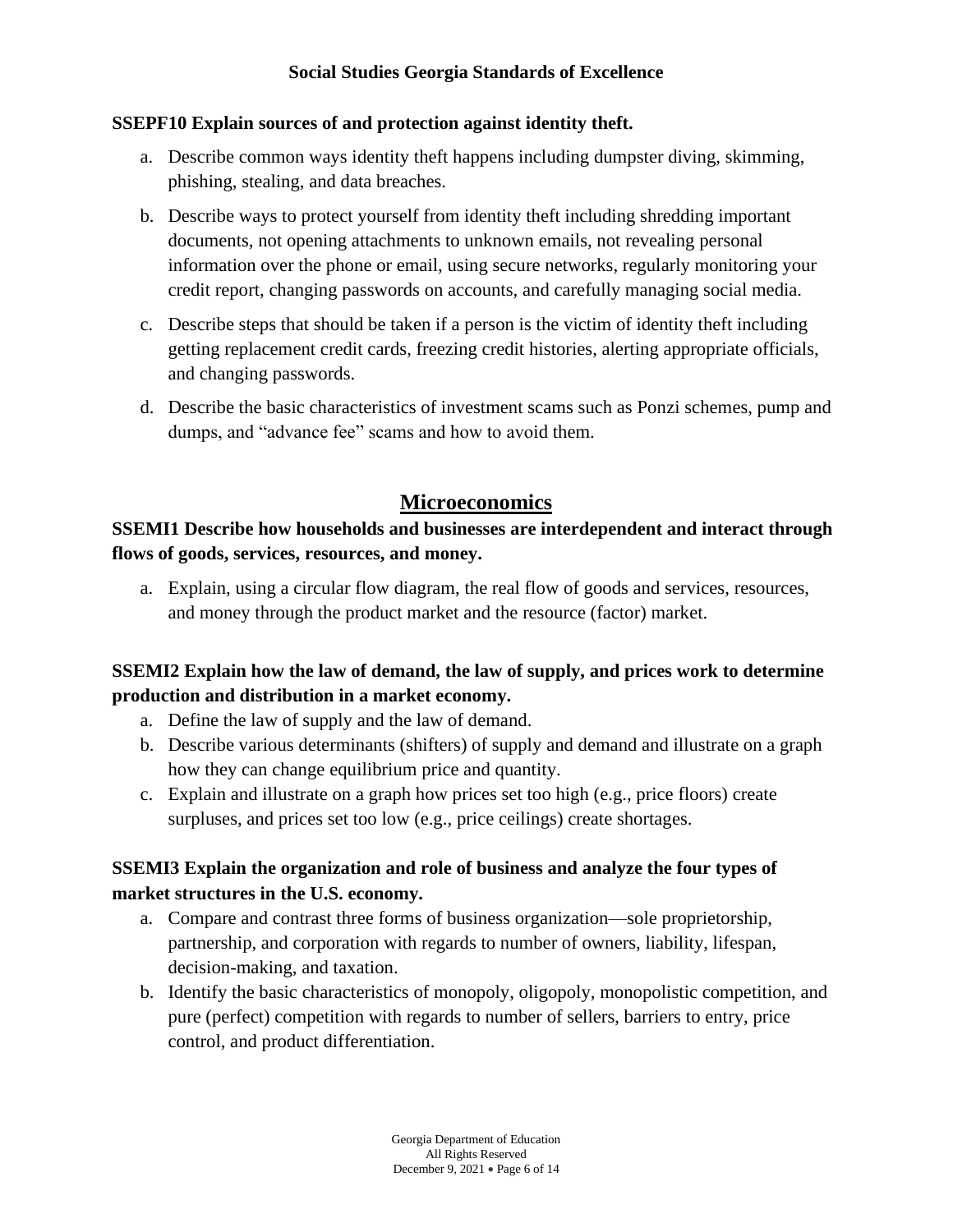# **Macroeconomics**

### **SSEMA1 Explain the methods by which economic activity is measured.**

- a. Describe key economic outcomes and how they are measured including economic growth using Gross Domestic Product (GDP) and real GDP; price stability using the Consumer Price Index (CPI); and full employment using the unemployment rate.
- b. Explain the differences between seasonal, structural, cyclical, and frictional unemployment.
- c. Describe the stages of the business cycle and its relation to economic measurement, including: peak, contraction, trough, recovery/expansion as well as recession.

### **SSEMA2 Explain the role and functions of the Federal Reserve System.**

- a. Describe the organization of the Federal Reserve System (12 Districts, Federal Open Market Committee (FOMC), and Board of Governors).
- b. Describe the Federal Reserve Bank's roles in payment processing, bank supervision, and monetary policy including the dual mandate of price stability and full employment.
- c. Describe how the Federal Reserve uses various tools of monetary policy to target the federal funds rate and how this rate influences other interest rates in the economy.

# **SSEMA3 Analyze how the government uses fiscal policy and its effects on national debt.**

- a. Explain the effect on the economy of the government's taxing and spending decisions in promoting price stability, full employment, and economic growth.
- b. Explain how government budget deficits or surpluses impact national debt.

# **International**

# **SSEIN1 Explain the benefits of international trade and the role of trade barriers.**

- a. Explain how nations benefit when they specialize in producing goods and services in which they have a comparative advantage.
- b. Explain how trade barriers create costs and benefits to consumers and producers over time.
- c. Analyze Georgia's role in the international economy (i.e. the ports of Savannah and Brunswick, the Northeast inland port, the presence of multinational corporations in the state, and the impact of trade on the state's economy).

Georgia Department of Education All Rights Reserved December 9, 2021 • Page 7 of 14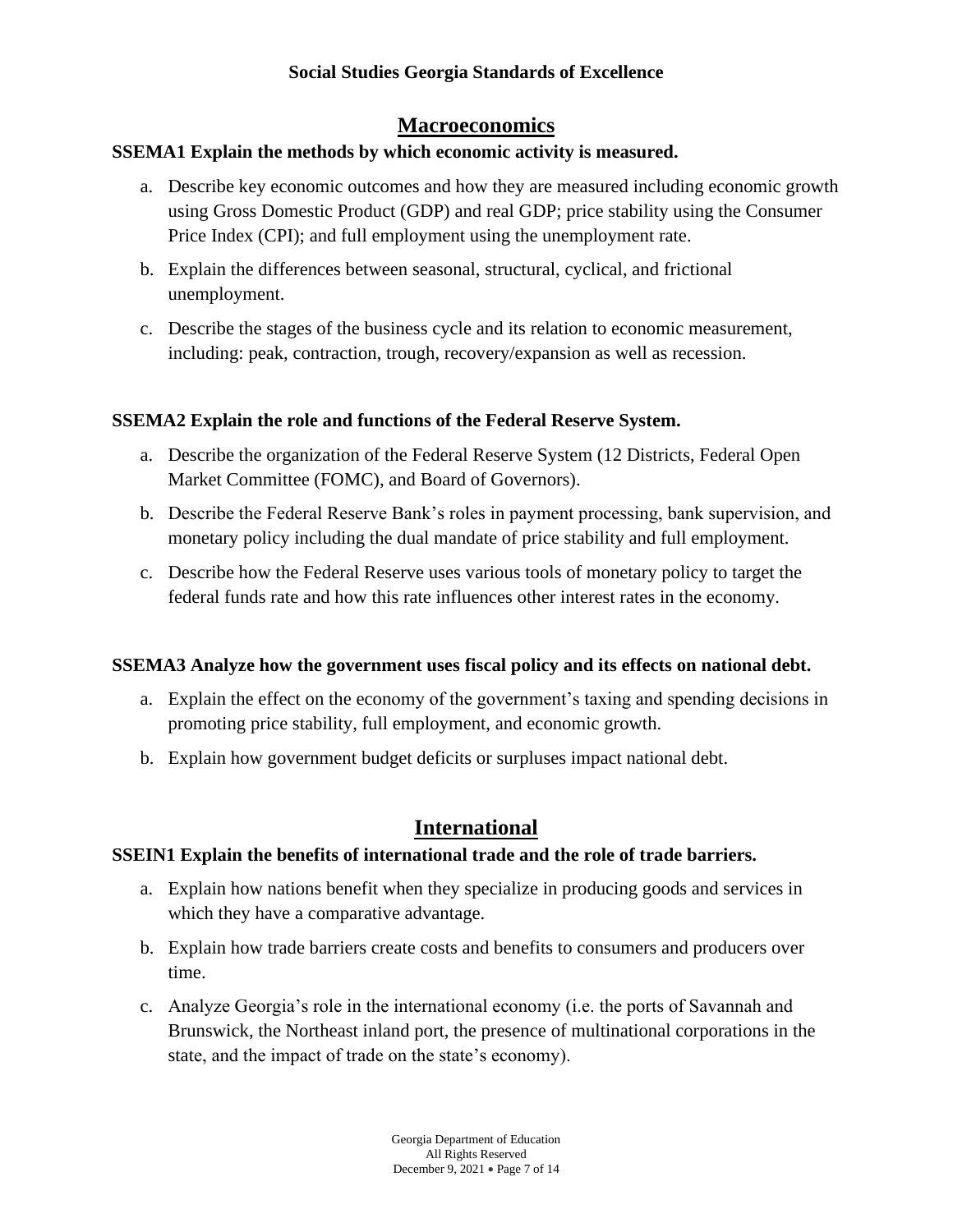# **SSEIN2 Analyze how changes in exchange rates can have an impact on groups in the United States and in other countries.**

- a. Describe factors that cause changes in exchange rates.
- b. Explain how appreciation and depreciation of currency affects net exports and benefits some groups and hurts others.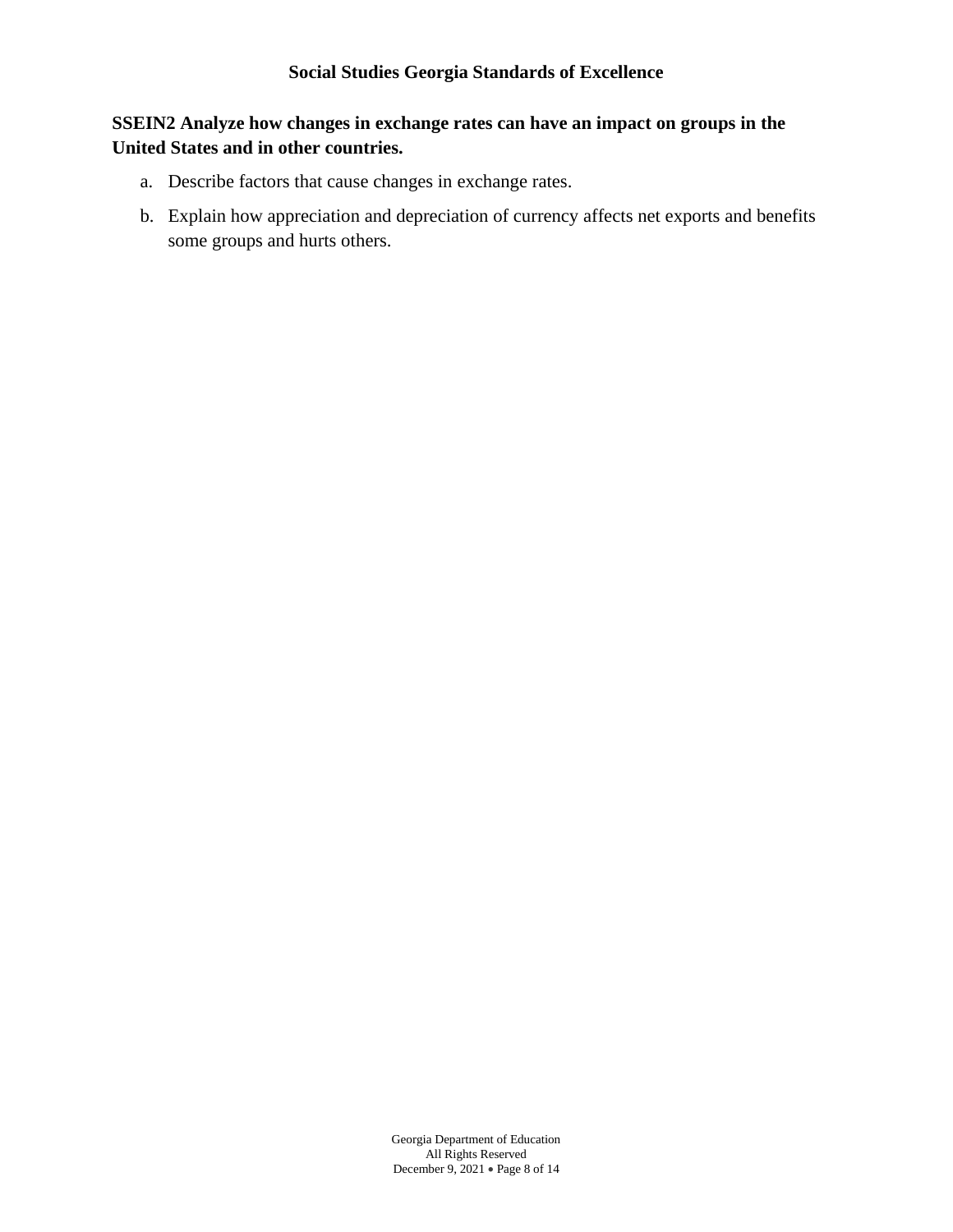# **Map and Globe Skills**

GOAL: The student will use maps to retrieve social studies information.

- I: indicates when a skill is introduced in the standards and elements as part of the content
- D: indicates grade levels where the teacher must develop that skill using the appropriate content
- M: indicates grade level by which student should achieve mastery, the ability to use the skill in all situations
- A: indicates grade levels where students will continue to apply and improve mastered skills

| <b>Map and Globe Skills</b> |                                                                                                                                                                                      | $\mathbf K$ | $\mathbf{1}$ | $\overline{2}$ | 3           | $\overline{\mathbf{4}}$ | 5              | 6            | 7            | 8            | $9-12$ |
|-----------------------------|--------------------------------------------------------------------------------------------------------------------------------------------------------------------------------------|-------------|--------------|----------------|-------------|-------------------------|----------------|--------------|--------------|--------------|--------|
| 1.                          | use a compass rose to identify cardinal<br>directions                                                                                                                                | $\mathbf I$ | M            | A              | A           | A                       | A              | A            | A            | A            | A      |
| 2.                          | use intermediate directions                                                                                                                                                          |             | I            | M              | A           | A                       | $\mathbf{A}$   | A            | A            | A            | A      |
| 3.                          | use a letter/number grid system to determine<br>location                                                                                                                             |             |              | I              | M           | $\mathbf{A}$            | $\overline{A}$ | $\mathbf{A}$ | $\mathbf{A}$ | A            | A      |
| $\overline{4}$ .            | compare and contrast the categories of<br>natural, cultural, and political features found<br>on maps                                                                                 |             |              | I              | M           | $\mathbf{A}$            | $\overline{A}$ | A            | A            | A            | A      |
| 5.                          | use graphic scales to determine distances on<br>a map                                                                                                                                |             |              |                |             | L                       | M              | $\mathsf{A}$ | $\mathsf{A}$ | A            | A      |
| 6.                          | use map key/legend to acquire information<br>from historical, physical, political, resource,<br>product, and economic maps                                                           |             |              | I              | D           | M                       | $\overline{A}$ | A            | $\mathbf{A}$ | A            | A      |
| 7.                          | use a map to explain impact of geography on<br>historical and current events                                                                                                         |             | I            | D              | D           | M                       | $\mathbf{A}$   | $\mathbf{A}$ | $\mathbf{A}$ | A            | A      |
| 8.                          | draw conclusions and make generalizations<br>based on information from maps                                                                                                          |             |              |                | $\mathbf I$ | M                       | A              | A            | A            | A            | A      |
| 9.                          | use latitude and longitude to determine<br>location                                                                                                                                  |             |              |                | $\mathbf I$ | D                       | D              | D            | M            | $\mathbf{A}$ | A      |
|                             | 10. compare maps of the same place at different<br>points in time and from different<br>perspectives to determine changes, identify<br>trends, and generalize about human activities |             |              |                |             | I                       | M              | $\mathbf{A}$ | $\mathbf{A}$ | A            | A      |
|                             | 11. compare maps with data sets (charts, tables,<br>graphs) and /or readings to draw conclusions<br>and make generalizations                                                         |             |              |                |             | I                       | M              | $\mathbf{A}$ | $\mathbf{A}$ | A            | A      |
| 12.                         | use geographic technology and software to<br>determine changes, identify trends, and<br>generalize about human activities                                                            |             |              |                |             |                         |                |              |              |              | Ι      |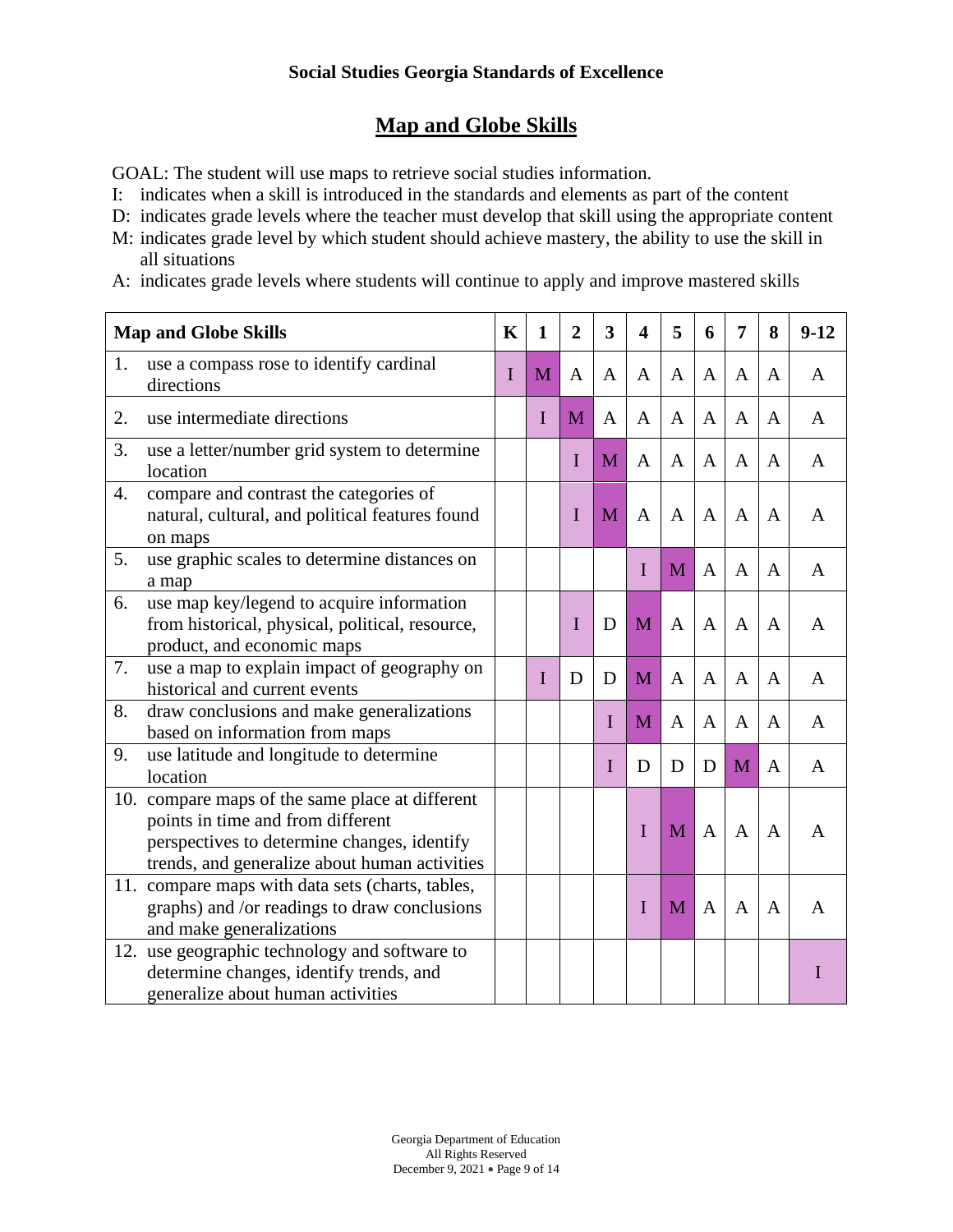# **Information Processing Skills**

GOAL: The student will be able to locate, analyze, and synthesize information related to social studies topics and apply this information to solve problems/make decisions.

- I: indicates when a skill is introduced in the standards and elements as part of the content
- D: indicates grade levels where the teacher must develop that skill using the appropriate content
- M: indicates grade level by which student should achieve mastery, the ability to use the skill in all situations
- A: indicates grade levels where students will continue to apply and improve mastered skills

| <b>Information Processing Skills</b> |                                                                                                        | K | $\mathbf{1}$ | $\overline{2}$ | 3 | $\overline{\mathbf{4}}$ | 5            | 6              | 7              | 8 | $9-12$         |
|--------------------------------------|--------------------------------------------------------------------------------------------------------|---|--------------|----------------|---|-------------------------|--------------|----------------|----------------|---|----------------|
| 1.                                   | compare similarities and differences                                                                   | I | D            | M              | A | $\mathbf{A}$            | A            | $\mathbf{A}$   | $\mathbf{A}$   | A | $\mathbf{A}$   |
| 2.                                   | organize items chronologically                                                                         | I | D            | D              | M | $\mathbf{A}$            | $\mathbf{A}$ | $\mathbf{A}$   | $\overline{A}$ | A | $\overline{A}$ |
| 3.                                   | identify issues and/or problems and<br>alternative solutions                                           | I | D            | D              | D | D                       | M            | $\overline{A}$ | $\mathbf{A}$   | A | $\mathbf{A}$   |
| 4.                                   | distinguish between fact and opinion                                                                   |   | $\mathbf I$  | D              | M | A                       | $\mathbf{A}$ | $\mathbf{A}$   | $\mathbf{A}$   | A | A              |
| 5.                                   | identify main idea, detail, sequence of<br>events, and cause and effect in a social<br>studies context |   | I            | D              | D | M                       | $\mathbf{A}$ | $\mathbf{A}$   | A              | A | A              |
| 6.                                   | identify and use primary and secondary<br>sources                                                      |   | I            | D              | D | M                       | A            | $\mathbf{A}$   | $\mathbf{A}$   | A | A              |
| 7.                                   | interpret timelines, charts, and tables                                                                |   | I            | D              | D | M                       | $\mathbf{A}$ | $\mathbf{A}$   | A              | A | A              |
| 8.                                   | identify social studies reference resources to<br>use for a specific purpose                           |   |              | I              | M | $\mathbf{A}$            | $\mathbf{A}$ | $\mathbf{A}$   | $\mathbf{A}$   | A | A              |
| 9.                                   | construct charts and tables                                                                            |   |              | I              | M | $\mathbf{A}$            | A            | $\mathbf{A}$   | $\mathbf{A}$   | A | $\mathbf{A}$   |
|                                      | 10. analyze artifacts                                                                                  |   |              | I              | D | D                       | M            | A              | A              | A | A              |
| 11                                   | draw conclusions and make generalizations                                                              |   |              |                | I | M                       | A            | $\mathbf{A}$   | $\mathbf{A}$   | A | A              |
|                                      | 12. analyze graphs and diagrams                                                                        |   |              |                | I | D                       | M            | A              | A              | A | A              |
|                                      | 13. translate dates into centuries, eras, or ages                                                      |   |              |                | I | D                       | M            | $\mathbf{A}$   | A              | A | A              |
|                                      | 14. formulate appropriate research questions                                                           |   |              |                |   | I                       | M            | $\mathbf{A}$   | $\mathbf{A}$   | A | $\mathbf{A}$   |
|                                      | 15. determine adequacy and/or relevancy of<br>information                                              |   |              |                |   | I                       | M            | $\mathbf{A}$   | A              | A | A              |
|                                      | 16. check for consistency of information                                                               |   |              |                |   | I                       | M            | $\mathbf{A}$   | $\mathbf{A}$   | A | A              |
|                                      | 17. interpret political cartoons                                                                       |   |              |                |   | I                       | D            | D              | D              | M | A              |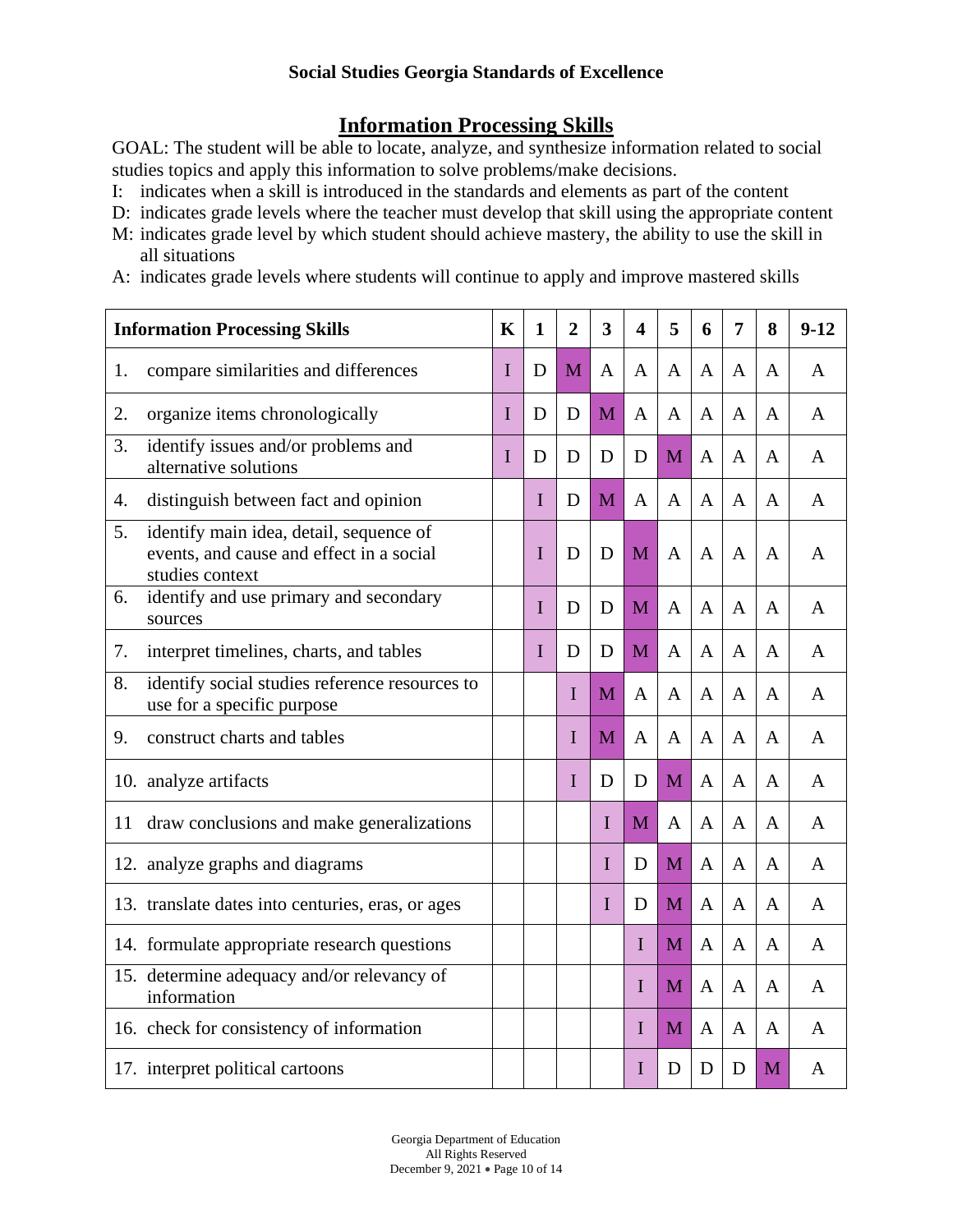### **Clarification for Literacy Standards in High School:**

Grades 9-10 social studies courses incorporate the grades 9-10 Reading/Writing Standards for Literacy in History/Social Studies.

Grades 11-12 social studies courses incorporate the grades 11-12 Reading/Writing Standards for Literacy in History/Social Studies.

### **READING STANDARDS FOR LITERACY IN HISTORY/SOCIAL STUDIES (RHSS) GRADE 9-10**

### ➢ **Key Ideas and Details**

**L9-10RHSS1:** Cite specific textual evidence to support analysis of primary and secondary sources, attending to such features as the date and origin of the information.

**L9-10RHSS2:** Determine the central ideas or information of a primary or secondary source; provide an accurate summary of how key events or ideas develop over the course of the text.

**L9-10RHSS3:** Analyze in detail a series of events described in a text; determine whether earlier events caused later ones or simply preceded them.

#### ➢ **Craft and Structure**

**L9-10RHSS4:** Determine the meaning of words and phrases as they are used in a text, including vocabulary describing political, social, or economic aspects of history/social science.

**L9-10RHSS5:** Analyze how a text uses structure to emphasize key points or advance an explanation or analysis

**L9-10RHSS6:** Compare the point of view of two or more authors for how they treat the same or similar topics, including which details they include and emphasize in their respective accounts.

### ➢ **Integration of Knowledge and Ideas**

**L9-10RHSS7:** Integrate quantitative or technical analysis (e.g., charts, research data) with qualitative analysis in print or digital text.

**L9-10RHSS8:** Assess the extent to which the reasoning and evidence in a text support the author's claims.

**L9-10RHSS9:** Compare and contrast treatments of the same topic in several primary and secondary sources.

### ➢ **Range of Reading and Level of Text Complexity**

**L9-10RHSS10:** By the end of grade 10, read and comprehend history/social studies texts in the grades 9–10 text complexity band independently and proficiently.

\*This document continues on the next page with writing standards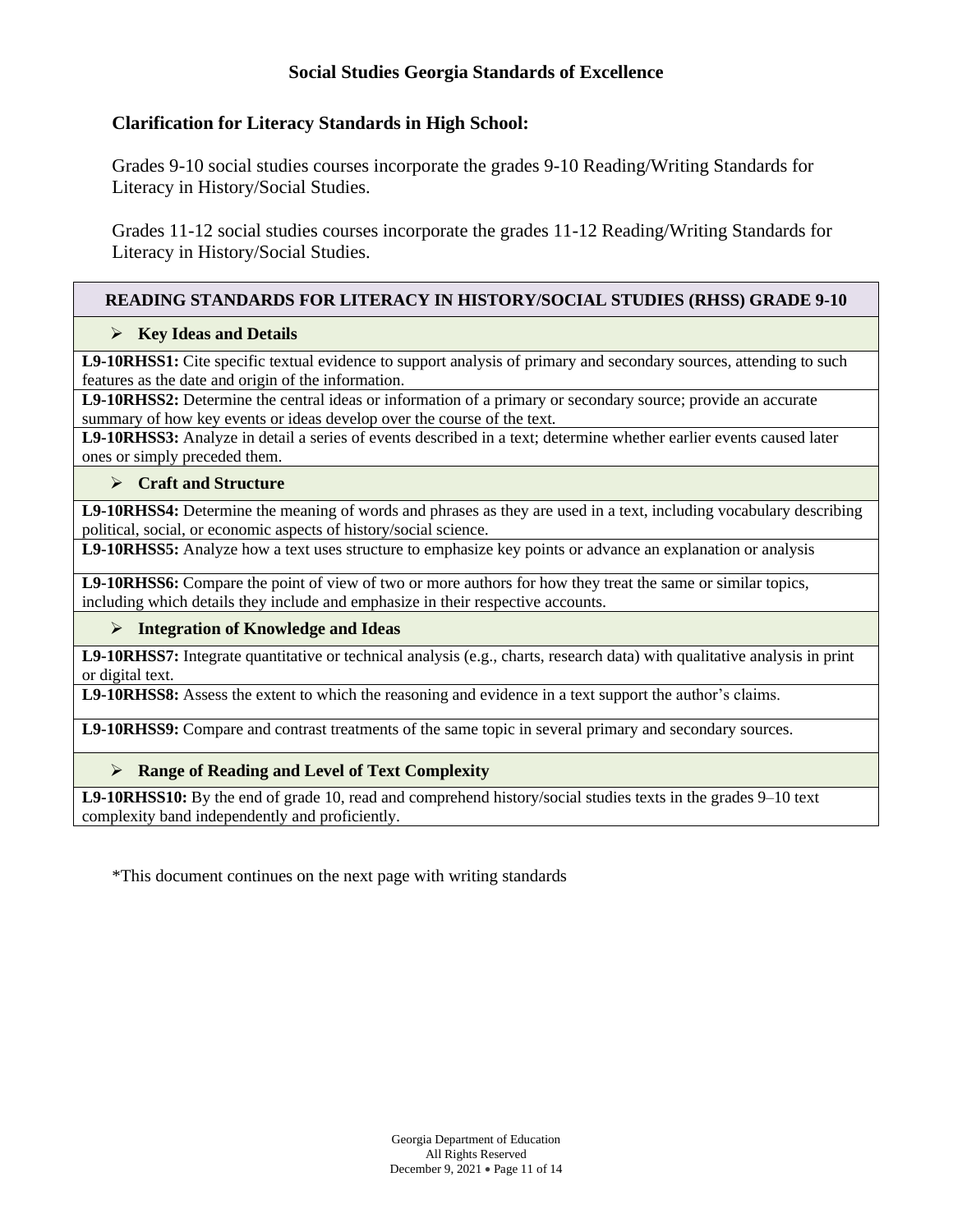#### **WRITING STANDARDS FOR LITERACY IN HISTORY/SOCIAL STUDIES, SCIENCE, AND TECHNICAL SUBJECTS GRADES 9-10 (WHST)**

#### ➢ **Text Types and Purposes**

**L9-10WHST1:** Write arguments focused on *discipline-specific content.*

- a. Introduce precise claim(s), distinguish the claim(s) from alternate or opposing claims, and create an organization that establishes clear relationships among the claim(s), counterclaims, reasons, and evidence.
- b. Develop claim(s) and counterclaims fairly, supplying data and evidence for each while pointing out the strengths and limitations of both claim(s) and counterclaims in a discipline-appropriate form and in a manner that anticipates the audience's knowledge level and concerns.
- c. Use words, phrases, and clauses to link the major sections of the text, create cohesion, and clarify the relationships between claim(s) and reasons, between reasons and evidence, and between claim(s) and counterclaims.
- d. Establish and maintain a formal style and objective tone while attending to the norms and conventions of the discipline in which they are writing.
- Provide a concluding statement or section that follows from or supports the argument presented.

**L9-10WHST2:** Write informative/explanatory texts, including the narration of historical events, scientific procedures/ experiments, or technical processes.

- a. Introduce a topic and organize ideas, concepts, and information to make important connections and distinctions; include formatting (e.g., headings), graphics (e.g., figures, tables), and multimedia when useful to aiding comprehension.
- b. Develop the topic with well-chosen, relevant, and sufficient facts, extended definitions, concrete details, quotations, or other information and examples appropriate to the audience's knowledge of the topic.
- c. Use varied transitions and sentence structures to link the major sections of the text, create cohesion, and clarify the relationships among ideas and concepts.
- d. Use precise language and domain-specific vocabulary to manage the complexity of the topic and convey a style appropriate to the discipline and context as well as to the expertise of likely readers.
- e. Establish and maintain a formal style and objective tone while attending to the norms and conventions of the discipline in which they are writing.
- f. Provide a concluding statement or section that follows from and supports the information or explanation presented (e.g., articulating implications or the significance of the topic).
- **L9-10WHST3:** (See note; not applicable as a separate requirement)

#### ➢ **Production and Distribution of Writing**

**L9-10WHST4:** Produce clear and coherent writing in which the development, organization, and style are appropriate to task, purpose, and audience.

**L9-10WHST5:** Develop and strengthen writing as needed by planning, revising, editing, rewriting, or trying a new approach, focusing on addressing what is most significant for a specific purpose and audience.

**L9-10WHST6:** Use technology, including the Internet, to produce, publish, and update individual or shared writing products, taking advantage of technology's capacity to link to other information and to display information flexibly and dynamically.

#### ➢ **Research to Build and Present Knowledge**

**L9-10WHST7:** Conduct short as well as more sustained research projects to answer a question (including a self-generated question) or solve a problem; narrow or broaden the inquiry when appropriate; synthesize multiple sources on the subject, demonstrating understanding of the subject under investigation.

**L9-10WHST8:** Gather relevant information from multiple authoritative print and digital sources, using advanced searches effectively; assess the usefulness of each source in answering the research question; integrate information into the text selectively to maintain the flow of ideas, avoiding plagiarism and following a standard format for citation.

**L9-10WHST9:** Draw evidence from informational texts to support analysis, reflection, and research.

#### ➢ **Range of Writing**

**L9-10WHST10:** Write routinely over extended time frames (time for reflection and revision) and shorter time frames (a single sitting or a day or two) for a range of discipline-specific tasks, purposes, and audiences.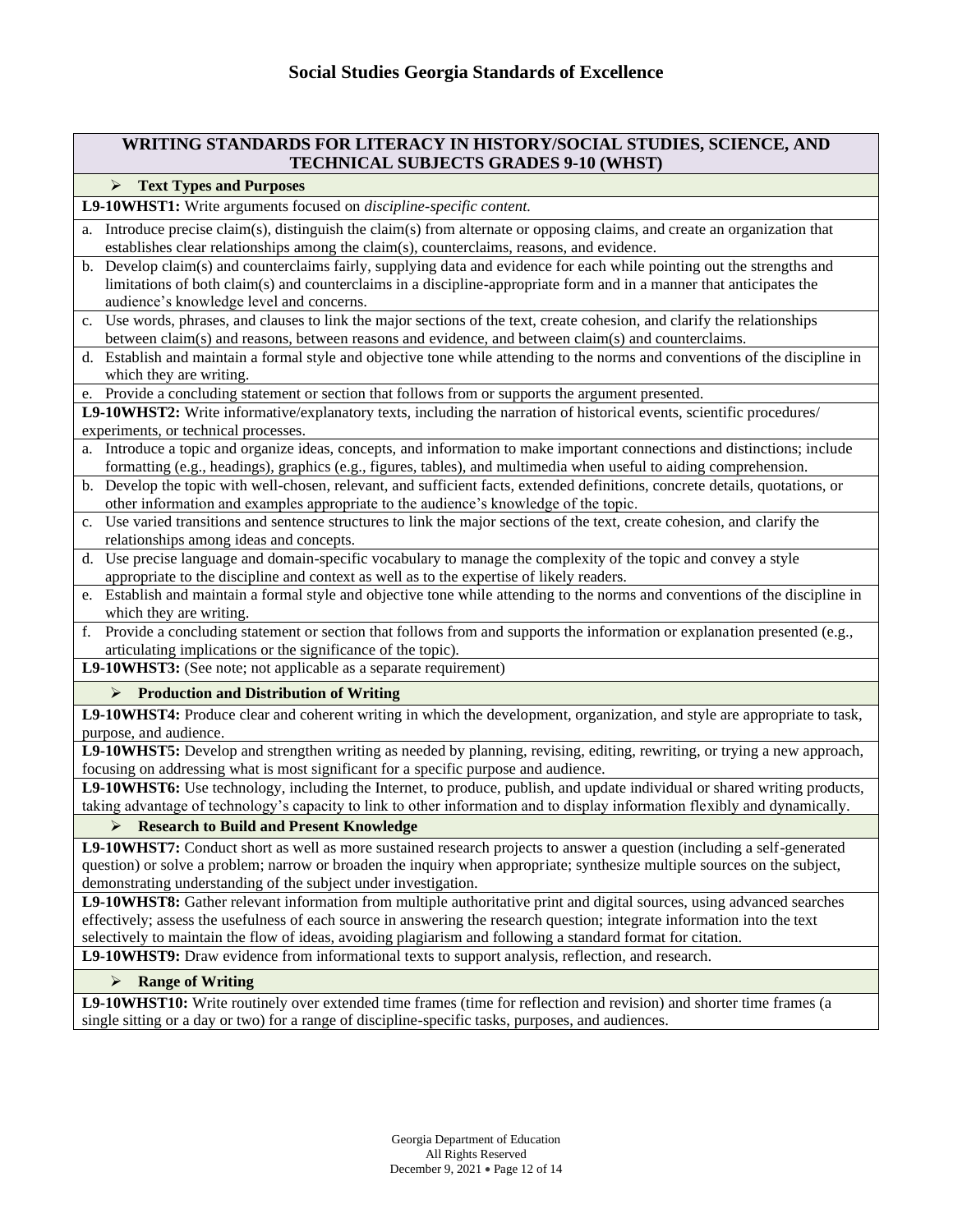### **READING STANDARDS FOR LITERACY IN HISTORY/SOCIAL STUDIES (RHSS) GRADE 11-12**

#### ➢ **Key Ideas and Details**

**L11-12RHSS1:** Cite specific textual evidence to support analysis of primary and secondary sources, connecting insights gained from specific details to an understanding of the text as a whole.

**L11-12RHSS2:** Determine the central ideas or information of a primary or secondary source; provide an accurate summary that makes clear the relationships among the key details and ideas.

**L11-12RHSS3:** Evaluate various explanations for actions or events and determine which explanation best accords with textual evidence, acknowledging where the text leaves matters uncertain.

#### ➢ **Craft and Structure**

**L11-12RHSS4:** Determine the meaning of words and phrases as they are used in a text, including analyzing how an author uses and refines the meaning of a key term over the course of a text (e.g., how Madison defines *faction* in *Federalist* No. 10).

**L11-12RHSS5:** Analyze in detail how a complex primary source is structured, including how key sentences, paragraphs, and larger portions of the text contribute to the whole.

**L11-12RHSS6:** Evaluate authors' differing points of view on the same historical event or issue by assessing the authors' claims, reasoning, and evidence.

#### ➢ **Integration of Knowledge and Ideas**

**L11-12RHSS7:** Integrate and evaluate multiple sources of information presented in diverse formats and media (e.g., visually, quantitatively, as well as in words) in order to address a question or solve a problem.

**L11-12RHSS8:** Evaluate an author's premises, claims, and evidence by corroborating or challenging them with other information.

**L11-12RHSS9:** Integrate information from diverse sources, both primary and secondary, into a coherent understanding of an idea or event, noting discrepancies among sources.

#### ➢ **Range of Reading and Level of Text Complexity**

**L11-12RHSS10:** By the end of grade 12, read and comprehend history/social studies texts in the grades 11–12 text complexity band independently and proficiently.

\*This document continues on the next page with writing standards